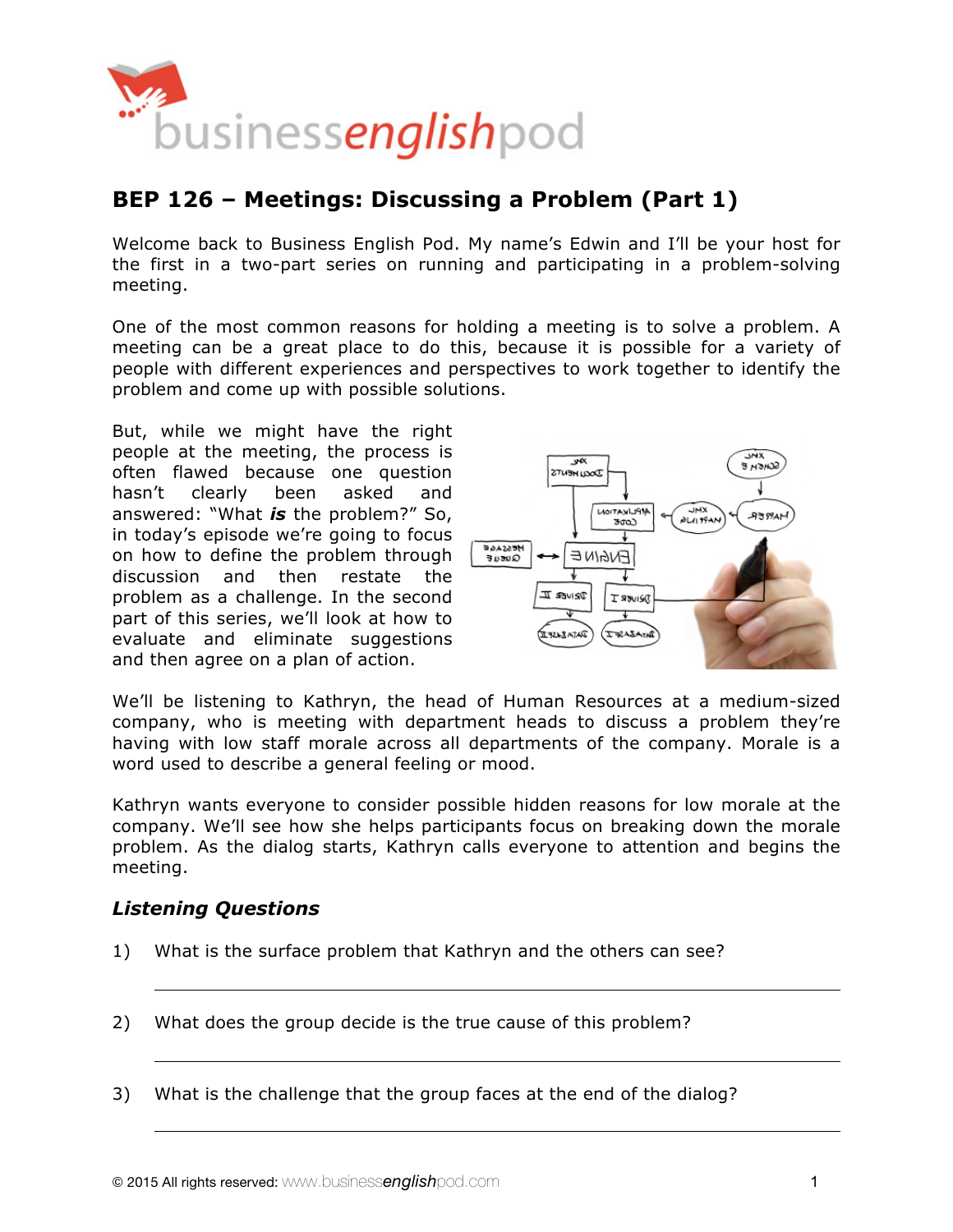### *Vocabulary*

To get to grips with something: to deal with a problem. Also "to come to grips with something". "I can't come to grips with why we went over budget."

To come back to bite somebody: to cause problems at a later time. "Being rude to your staff can come back to bite you someday."

Root cause/underlying cause: the hidden reason for something. "It may take a long time to find the root cause of a conflict on the factory floor."

Who-knows-where: A common 'placeholder' when you are unsure of the location of someone or something. "Francis is always traveling. Yesterday he was in Brazil, today he's going to New York and tomorrow who-knows-where he'll be."

To bump into somebody: to meet somebody you know by chance. "I bumped into one of our suppliers at the annual convention."

To hear somebody out: to listen to every detail. "Hear me out: I can tell you exactly why the program failed."

To be onto something: close to making an important discovery. "She could be onto something big with her new idea for a joint venture."

To pinpoint something: to locate or identify with precision. "We can't pinpoint the source of the error, but it's probably in the original product design."

Something you can sink your teeth into: something that you can be enthusiastic about doing. Also "something to sink your teeth into". "He'll be much more motivated now that he's got something to sink his teeth into."

To throw out ideas: to freely propose ideas. "There's no way I'm going to throw out ideas when they're just waiting to criticize my input."

To tackle something: to start or to deal with something. "He'll tackle the audit as soon as he gets the files."

To get out of hand: to become uncontrollable. "We need to control departmental spending before it gets out of hand."

A fortune: a lot of money. "The new assembly line cost a fortune." "We spent a fortune on consultants' fees last year."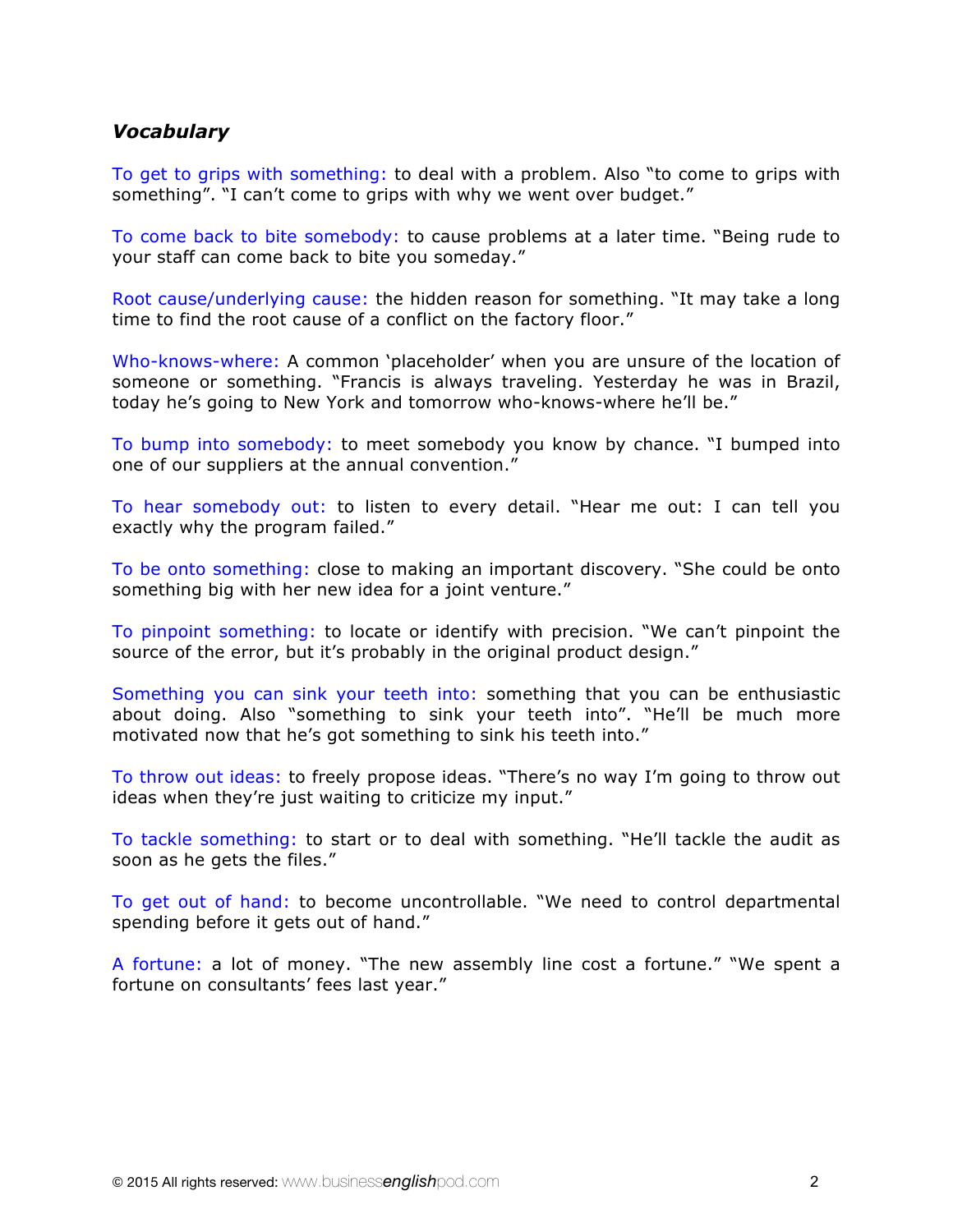### *Dialog*

**Kathryn:** Okay everybody, let's get started. (pause) I think we've all noticed that **staff morale** is extremely low.

**All:** Murmurs of agreement.

**Kathryn:** We've got to **get to grips with** this before it **comes back to bite us**. To start with, what exactly is the problem? Is it budget cuts, the economy, or are we missing something? Let's have some input.

**Neil:** Well, look at the economy. Who wouldn't be depressed?

**Natalie:** I'm **not sure I follow**. Could you explain?

**Paul:** I think he means that people are nervous. We've had budget cuts and layoffs and everyone's... (fade out)

Kathryn: (fade in)... economy affects everybody, BUT morale is worse here than other places and I, for one, would like to know the **root cause**.

**Bill:** Actually, it seems obvious to me - lack of personal contact. Neil's on Bleaker Street, Torben is **who-knows-where** – I have to take a cab just to file expenses! I **bumped into** Sarah the other day and she said "Howdy, stranger!"

**Neil:** You know, I don't see what you're getting at.

**Kathryn: Hang on**, let's hear Bill out.

**Bill:** Well, two years ago, when we were expanding, we rented offices in other locations and we all got spread out.

**Paul:** Yeah, I remember that. I used to see Neil's team every day, but we email now.

**Neil: Absolutely**. My department moved and I only see you folks at meetings.

**Kathryn:** I think we're **onto something** here. We've **pinpointed** the underlying cause of low morale. Let's define it as due to a lack of face-to-face contact.

**All:** (Murmurs of agreement)

**Natalie:** So, let's state it as a challenge. How can we improve morale, without spending **a fortune**?

**Bill:** Exactly. (Murmurs of agreement)

**Kathryn:** Good, we've got something we can really **sink our teeth into**. Time for some brainstorming. To start off with, I'd like everyone to just **throw out some ideas**. Okay?

**Neil:** Here's one, how about if we...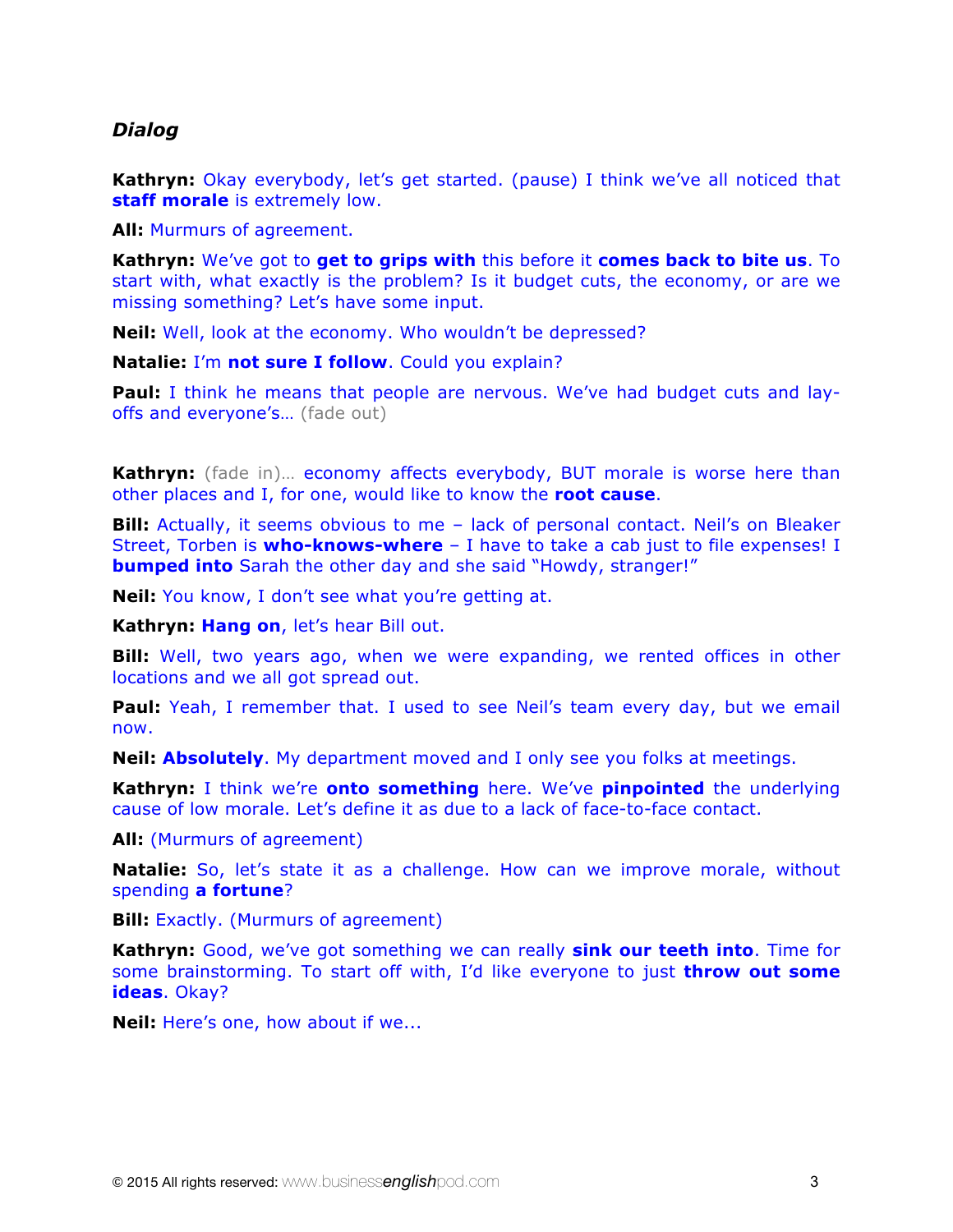## *Debrief*

Let's look in detail at some of the language and expressions that focus the problemsolving process in this meeting.

Notice how Kathryn gets straight to the point right at the beginning**.** Any "small talk" among the participants has already taken place and she immediately directs their attention to the problem at hand.

**Kathryn:** Okay everybody, let's get started. (pause) I think we've all noticed that **staff morale** is extremely low.

**All:** Murmurs of agreement.

*Staff morale* refers to the mood of the staff, or the way they are feeling in general. Kathryn says "I think…" to start off, because it is a soft way of introducing an unpleasant or negative idea. She includes the meeting participants in her opening statement by saying "we've all noticed this problem.". By using "we", she is including everyone and saying "We're all in this together."

Here are some other phrases to use for introducing a problem.

- § Well, let's turn to a problem that's on everyone's mind.
- § So, we need to tackle a fairly pressing problem today.
- § I know we've all been discussing this particular issue recently.
- **•** As you all know, we're going to look at the problem of...

Now listen to the way Kathryn focuses the discussion. She states how serious the problem is and starts to break the problem down.

**Kathryn:** We've got to **get to grips** with this before it **comes back to bite us**. To start with, what exactly is the problem? Is it budget cuts, the economy, or are we missing something? Let's have some input.

Kathryn emphasizes how serious the problem is by saying they must *get to grips* with the problem, meaning deal with the problem. She is worried morale could get worse in future, so she says the problem may *come back to bite us*. She asks a direct question about the problem, makes some suggestions for possible underlying reasons and asks everyone to participate by giving *input*, or suggestions.

What else can we say to focus discussion on a problem? Let's practice a few more expressions. Notice that many of them are questions.

- We need to deal with this problem before it gets out of hand.
- § What are the underlying causes of the problem? Anne, what can you tell us?
- What is at the root of this problem? Any suggestions?
- § Perhaps we can begin by breaking down the problem? Who can start?

As soon as there's an opportunity to make suggestions, Neil speaks up. He asks a *rhetorical question*, which he doesn't expect anyone to answer. This technique is often used to imply that the idea is obvious, but Natalie doesn't understand what Neil means.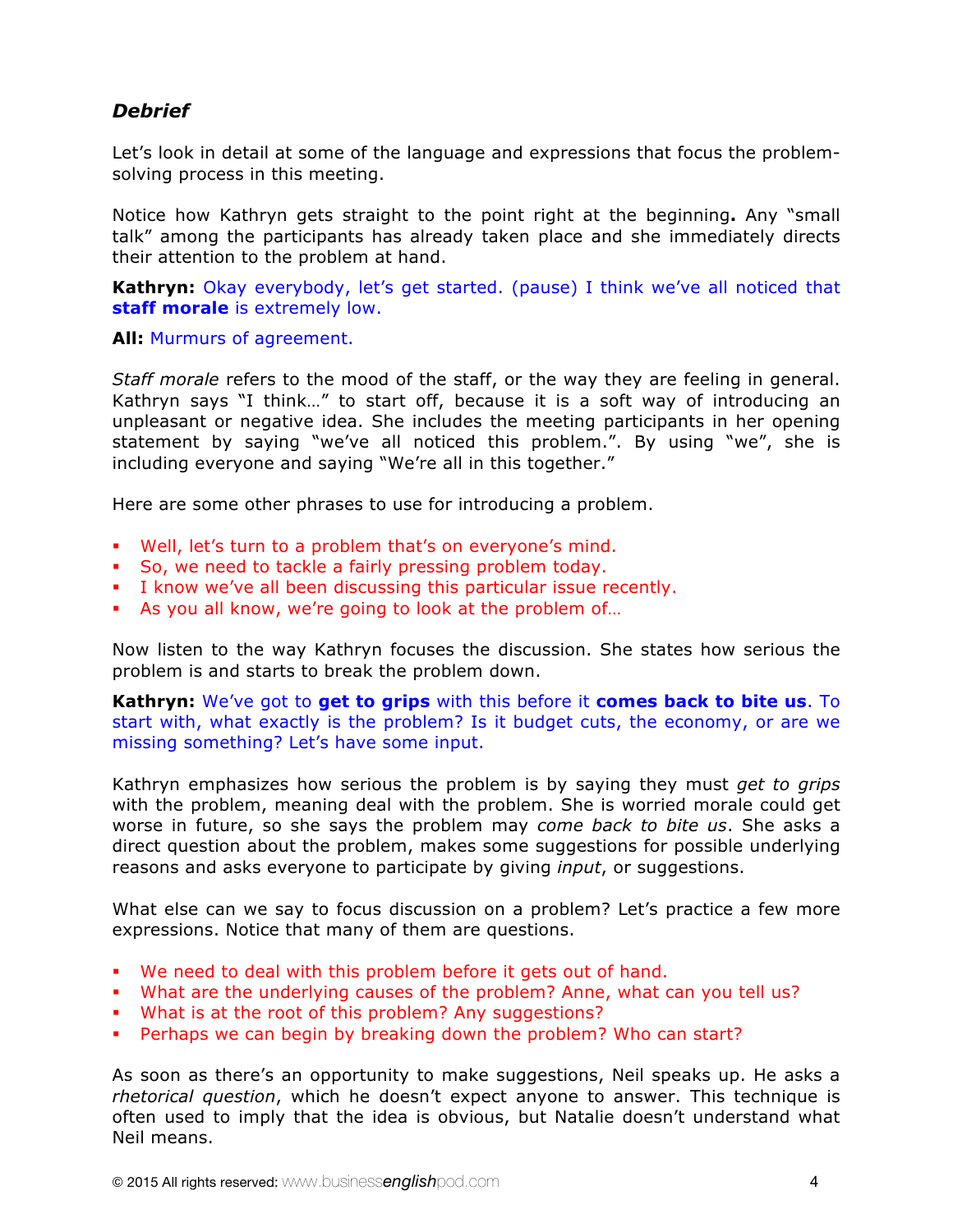### **Neil:** Well, look at the economy. **Who wouldn't be depressed?**

### **Natalie:** I'm **not sure I follow**. Could you explain?

Neil's contribution isn't very clear, is it? He hasn't shown a direct relationship between the economy and low staff morale. Natalie politely asks for clarification, saying that she *can't follow* – that she doesn't understand his statement. Notice how she uses *could* to make the question less direct and less challenging. For more expressions used to clarify what someone else has said, please look at BEP 30 and 31.

After much discussion, Bill brings up an idea that he thinks is obvious, but others haven't mentioned yet:

**Bill:** Actually, it seems obvious to me – lack of personal contact. Neil's on Bleaker Street, Torben is who-knows-where – I have to take …

*Who-knows-where* is a placeholder meaning, "I don't know where he is." Before Bill can fully explain his point, Neil tries to interrupt. How does Kathryn stop Neil and encourage Bill to continue?

**Neil:** You know, I don't see what... (you're getting at.)

### **Kathryn: Hang on**, let's hear Bill out.

Kathryn sees that Bill's idea may have a relationship to the problem of low morale and she wants to hear more. She interrupts Neil by asking him to *hang on* and let Bill finish what he has to say. To make sure a meeting stays on track and achieves its aims, we need to avoid too many interruptions. Here are other ways of minimizing interruptions and letting someone finish their point.

- § Hold on, can we let Janine finish?
- § Sorry, I think it's important to give everyone a chance to contribute.
- § One moment John, perhaps we can allow Fred to continue?
- Just a second, I wonder if we can give Nadine an opportunity to complete that thought?
- Can we just let Sally finish her point? We can discuss objections later.

So, Bill is given a chance to speak, and both Paul and Neil agree with him. They support his position like this:

**Paul:** Yeah, I remember that. I used to see Neil's team every day, but we email now.

**Neil: Absolutely**. My department moved and I only see you folks at meetings.

Paul expresses mild agreement, while Neil expresses strong agreement by using Absolutely.

At this point, Kathryn steps in to confirm that they are heading in the right direction. She uses "we" and "let's" to highlight the fact that they have come to these conclusions as a *group*.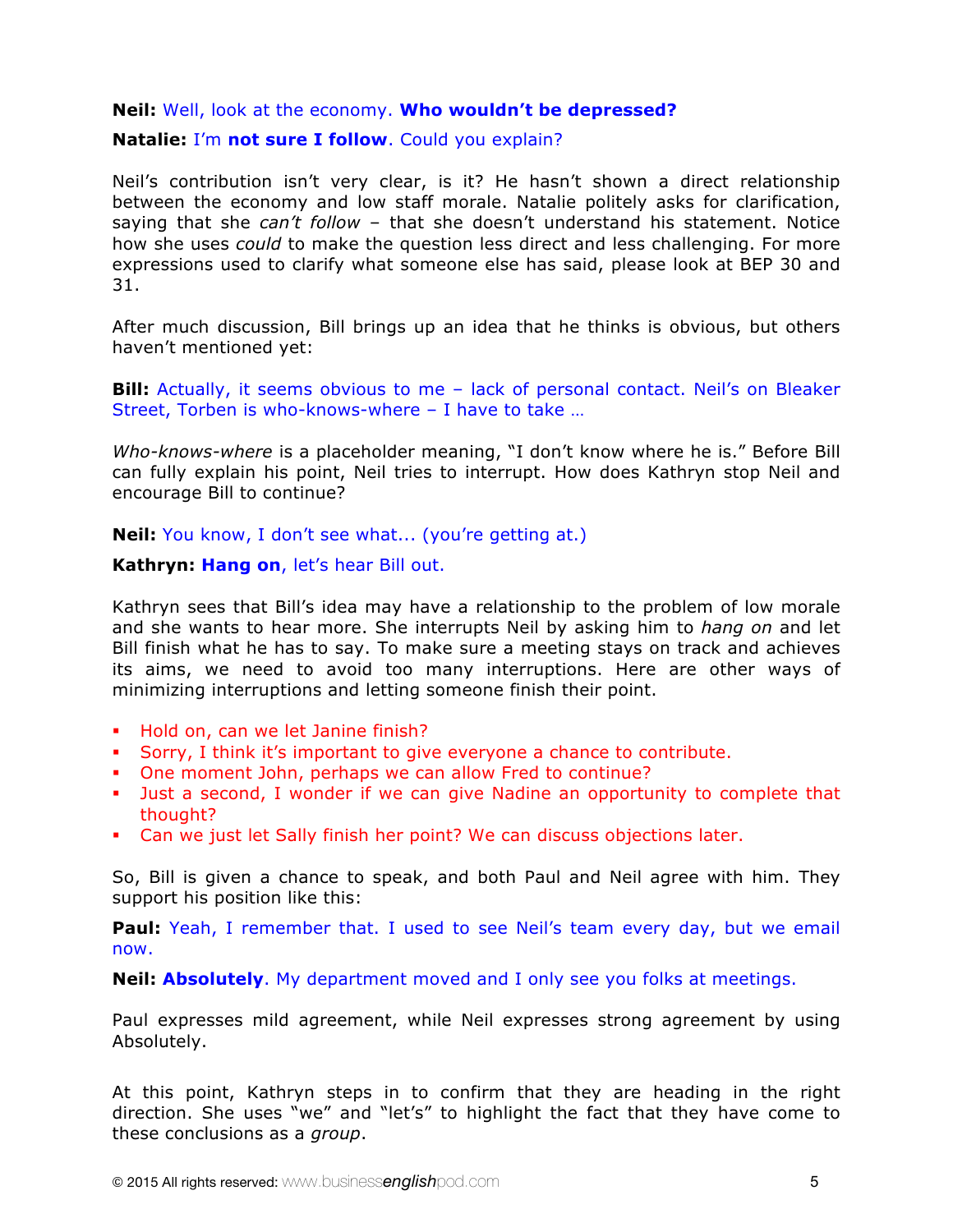#### **Kathryn:** I think we're **onto something** here. We've **pinpointed** the underlying cause of low morale. Let's define it as due to a lack of face-to-face contact.

Kathryn makes it clear that the group is well on its way to finding the true cause of the low morale problem. She encourages them to think of themselves as a team and builds consensus within the team. What other language can we use to highlight and encourage teamwork?

- § I think we're on the right track.
- § We're definitely on the same wave-length.
- § I can tell we're all on the same page.
- § We've covered a lot of ground together.

Once the group has agreed on the root cause of low morale, Natalie restates their problem as a challenge, by making it into a "how" question.

**Natalie:** So, let's state it as a challenge. How can we improve morale without spending **a fortune**?

**Bill:** Exactly. (Murmurs of agreement)

*A fortune* means "a lot of money". Can you see how the company's challenge is to solve the morale problem without using a lot of money? This type of question asks *how* people can achieve a goal without giving up something important. Listen to these problems stated as challenges:

- § How can we meet our deadlines without working overtime?
- § How could we cut costs without losing quality?
- § How should we approach this problem without offending anyone?
- § How can we find the defect without shutting down the factory?

The group has agreed on the underlying cause of low staff morale, and has restated the problem as a challenge. Kathryn indicates that they've finally answered the question, "What *is* the problem?". They have something solid they can work on, or something they can *sink their teeth into*.

**Kathryn:** Good, we've got something we can really **sink our teeth into**. Time for some brainstorming. To start off with, I'd like everyone to just **throw out some ideas**. Okay?

**Neil:** Here's one, how about if we...

To start off the brainstorming session, Kathryn encourages everyone to contribute whatever ideas come into their heads. She doesn't want them to be very analytical during brainstorming, but to be relaxed and feel comfortable telling the group their ideas.

Now, it's your turn to practice some of the techniques we've looked at today.

First, let's review the language of *stating a problem as a challenge*. Imagine you are in a problem-solving meeting. You will hear a comment made on a problem issue. You should re-state the problem as a challenge, by using the same information in a question that begins with "How".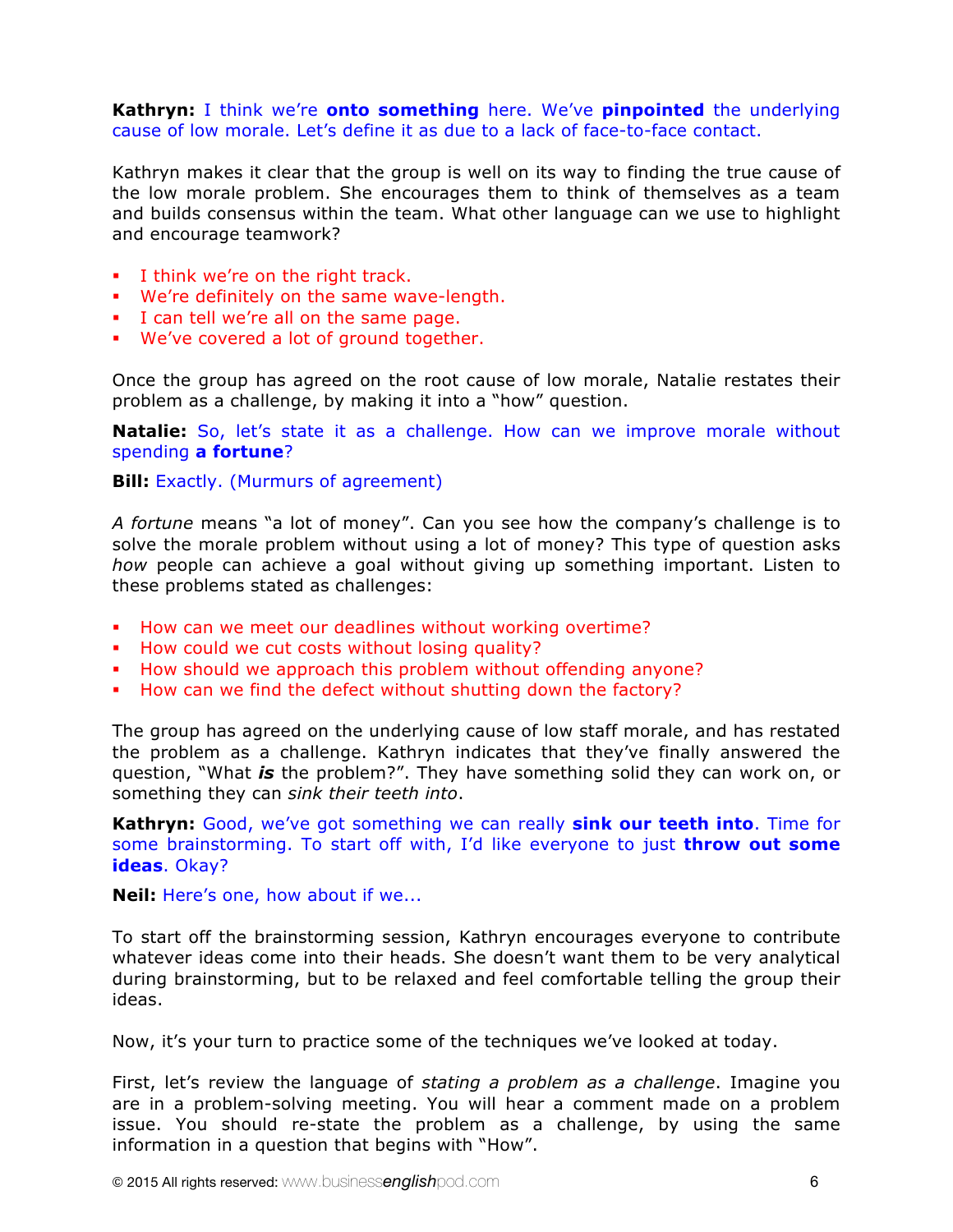For example, if you hear: **Example cue:** *The problem is caused by the new equipment. We can't return it.* 

You can say: **Example answer:** How can we solve the problem without returning the new equipment?

Are you ready? Let's give it a try.

**Cue 1:** *Logistics is terrible, but we're locked into a contract with this supplier.* **Learner 1:** 

**Cue 2:** *Quality has gone down since we started outsourcing.* 

**Learner 2:** 

**Cue 3:** *We need to reduce office space, but we're too busy to lay anyone off.* 

**Learner 3:** 

**Cue 4:** *We must tackle this problem immediately. We don't want to involve the union.*

**Learner 4:** 

Now, let's listen to some example answers.

**Cue 1:** Logistics are terrible, but we're locked into a contract with this supplier. **Answer 1:** How can we improve logistics without changing suppliers?

**Cue 2:** Quality has gone down since we started outsourcing. **Answer 2:** How can we continue outsourcing without losing quality?

**Cue 3:** We need to reduce office space, but we're too busy to lay anyone off. **Answer 3:** How can we reduce office space without laying anyone off?

**Cue 4:** We must tackle this problem immediately. We don't want to involve the union.

**Answer 4:** How can we tackle this problem without involving the union?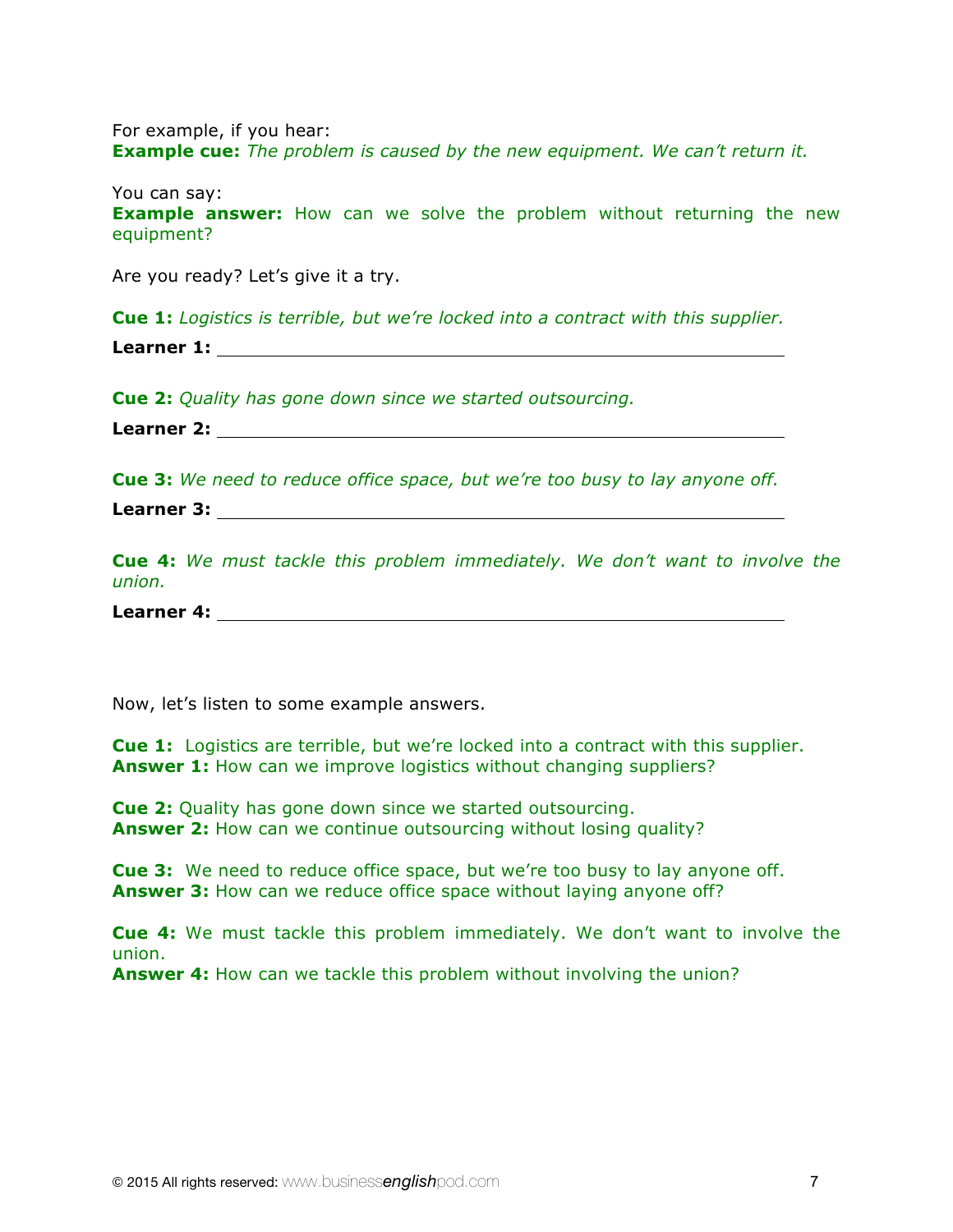Next, we'll review some of the vocabulary and idioms that we studied in this episode. You'll hear a series of sentences with a verb replaced with a *beep.* Repeat the whole sentence saying the missing word.

For example, if you hear… **Example cue:** We've really got to get to **<br/>beep>** with this problem.

You can say: **Example answer:** We've really got to get to **grips** with this problem.

After each response, we'll play the correct answer. Let's begin.

**Cue 1:** I'm afraid this issue will come back to **<br/>beep>** us in future.

**Learner 1:** 

**Cue 2:** We should <br /> **Cue 2:** We should <br /> **Cue 2:** We should <br /> **Cue 2:** We should <br /> **Cue 2:** We should <br /> **Cue 2:** We should <br /> **Cue 2:** We should <br /> **Cue 2:** We should <br /> **Cue 2:** We sh

**Learner 2:** 

**Cue 3:** John could be <br >> **Something when he says the problem is poor** communication.

**Learner 3:** 

**Cue 4:** If we can **<br />beep>** the flaw, we can improve the product.

**Learner 4:** 

**Cue 5:** This project is something you can really **<br/>beep>** your teeth into.

**Learner 5:** 

**Answer 1:** I'm afraid this issue will come back to **bite** us in future.

**Answer 2:** We should **hear** him out before we criticize his plan.

**Answer 3:** John could be **onto** something when he says the problem is poor communication.

**Answer 4:** If we can **pinpoint** the flaw, we can improve the product.

**Answer 5:** This project is something you can really **sink** your teeth into.

That's all for this episode on problem-solving meetings. We've studied language and expressions for *introducing a problem*, *breaking it down*, *building consensus* and *stating the problem as a challenge*.

See you next time, and thanks for listening!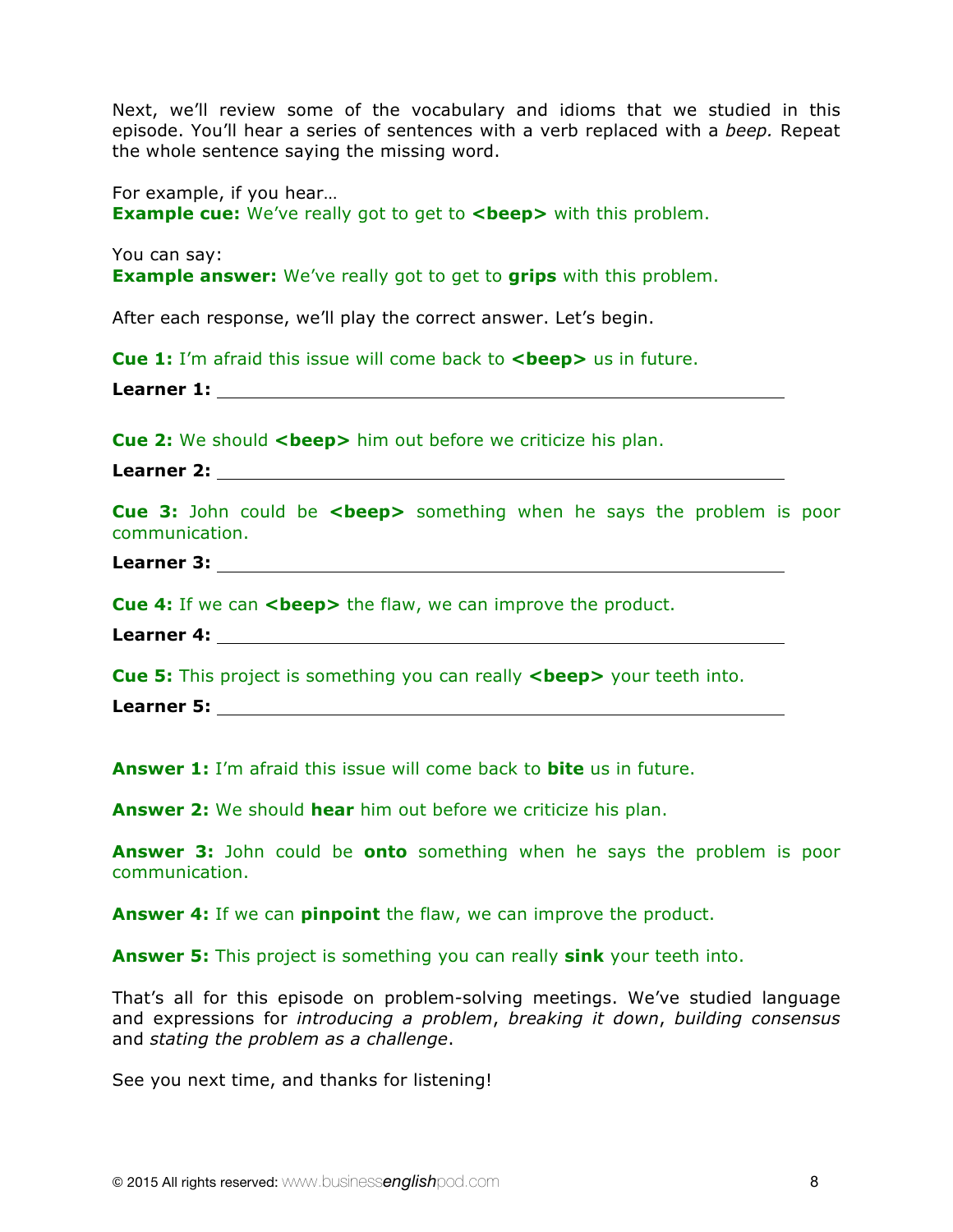### *Language Review*

#### **A. Introducing a problem**

Put the jumbled sentences in order to practice useful phrases for introducing a problem.

- 1. everyone's a problem turn let's mind on to that's
- 2. need right we tackle away this to problem
- 3. this immediately is we issue with to deal have an
- 4. problem we're today to a pressing going look at fairly

### **B. Supporting a point**

To review useful language for supporting a point, fill in the blanks in the phrases below with words from the box.

|                                                      |             | remember exactly absolutely | nail   |
|------------------------------------------------------|-------------|-----------------------------|--------|
| agree                                                | <b>nore</b> | right                       | finger |
| 1. You've really hit the ______________ on the head. |             |                             |        |
|                                                      |             |                             |        |
| 3. He couldn't be right.                             |             |                             |        |
| 4. They're _______________ right.                    |             |                             |        |
| 5. That's _____________ what I've been thinking.     |             |                             |        |
| 6. You've put your ____________ on the root problem. |             |                             |        |
| 7. That's __________, we used to do it differently.  |             |                             |        |
| 8. I couldn't _____________ with you more.           |             |                             |        |

### *Study Strategy*

Think about the company you work in. Can you see any obvious problems that are not being dealt with? Have you been with the company long enough to have experienced problems and seen how they were resolved by management? Have you ever participated in a meeting that was held to discuss a problem the company was facing? See if you can make a list of a few problems that you have seen or see at work. Next, with a colleague or a friend, try the following role play: Introduce one of the problems on the list and discuss what is really causing the problem. When you have identified the root cause of the surface problem, state the problem as a challenge. Try to use the language and strategies we have practiced in this episode. Alternatively, if you don't know anyone to try this with, write it out as a dialog.